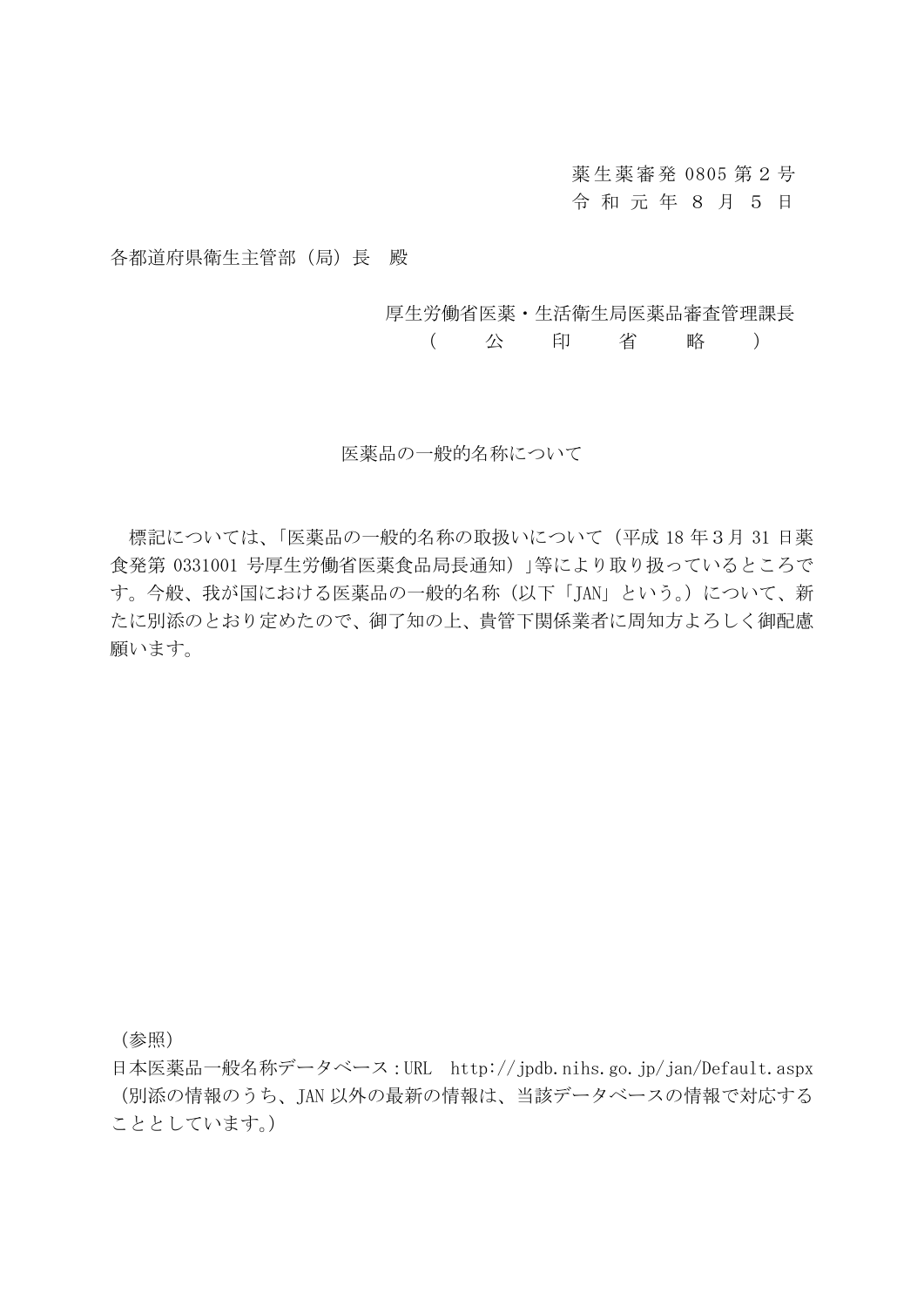



S126

 $NeuAc<sub>0.1</sub>$ NeuAc-Gal-GalNAc

```
C<sub>800</sub>H<sub>1300</sub>N<sub>228</sub>O<sub>244</sub>S<sub>5</sub> (タンパク質部分)
```
ダルベポエチン アルファ[ダルベポエチン アルファ後続 1](以下,ダルベポエチン アルファ後続 1)は、遺伝子組換えヒトエリスロポエチン類縁体であり、ヒトエリスロポエチンの 30,32,87,88,90番 目のアミノ酸残基がそれぞれ Asn, Thr, Val, Asn, Thr に置換されている. ダルベポエチン アルファ後 続1は、チャイニーズハムスター卵巣細胞により産生される. ダルベポエチン アルファ後続1は,165個 のアミノ酸残基からなる糖タンパク質(分子量:約 36,000)である.

Darbepoetin Alfa [Darbepoetin Alfa Biosimilar 1] (Darbepoetin Alfa Biosimilar 1) is a recombinant human erythropoietin analog whose amino acid residues of human erythropoietin at position 30, 32, 87, 88 and 90 are substituted by Asn, Thr, Val, Asn and Thr, respectively. Darbepoetin Alfa Biosimilar 1 is produced in Chinese hamster ovary cells. Darbepoetin Alfa Biosimilar 1 is a glycoprotein (molecular weight: ca. 36,000) consisting of 165 amino acid residues.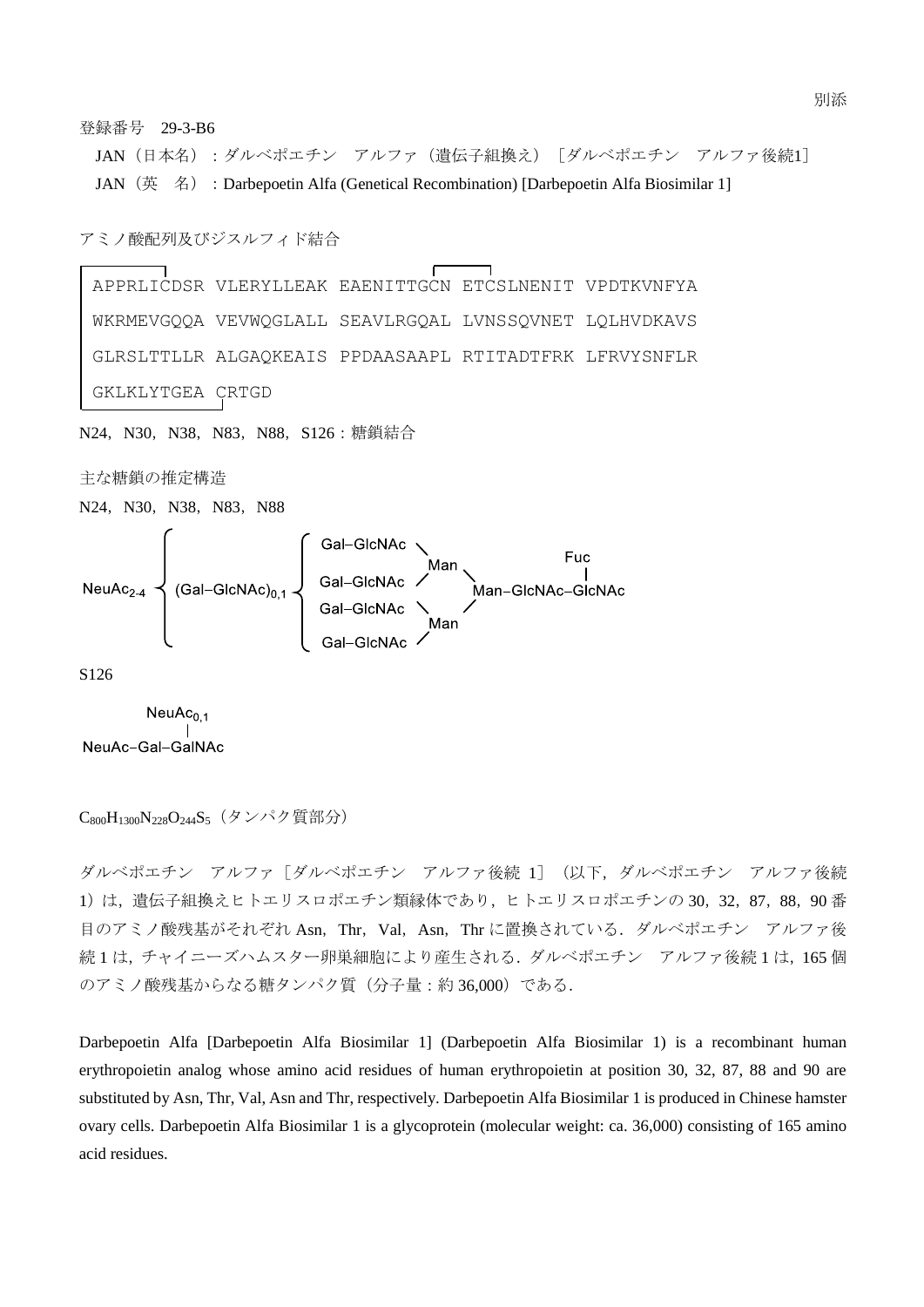登録番号 30-4-A1

JAN (日本名):ダルベポエチン アルファ(遺伝子組換え)「ダルベポエチン アルファ後続2] JAN (英名): Darbepoetin Alfa (Genetical Recombination) [Darbepoetin Alfa Biosimilar 2]

アミノ酸配列及びジスルフィド結合

APPRLICDSR VLERYLLEAK EAENITTGCN ETCSLNENIT VPDTKVNFYA WKRMEVGQQA VEVWQGLALL SEAVLRGQAL LVNSSQVNET LQLHVDKAVS GLRSLTTLLR ALGAQKEAIS PPDAASAAPL RTITADTFRK LFRVYSNFLR GKLKLYTGEA CRTGD

N24, N30, N38, N83, N88, S126: 糖鎖結合

主な糖鎖の推定構造

N24, N30, N38, N83, N88





S126

 $NeuAc_{0,1}$  $\begin{array}{c} \overline{1} & \overline{1} \\ \overline{1} & \overline{1} \end{array}$ NeuAc<sub>0 1</sub>-Gal-GalNAc

C<sub>800</sub>H<sub>1300</sub>N<sub>228</sub>O<sub>244</sub>S<sub>5</sub> (タンパク質部分)

ダルベポエチン アルファ[ダルベポエチン アルファ後続 2](以下,ダルベポエチン アルファ後続 2)は、潰伝子組換えヒトエリスロポエチン類縁体であり、ヒトエリスロポエチンの 30,32,87,88,90番 目のアミノ酸残基がそれぞれ Asn, Thr, Val, Asn, Thr に置換されている. ダルベポエチン アルファ後 続 2 は、チャイニーズハムスター卵巣細胞により産生される. ダルベポエチン アルファ後続 2 は、165 個 のアミノ酸残基からなる糖タンパク質(分子量:約 37,000)である.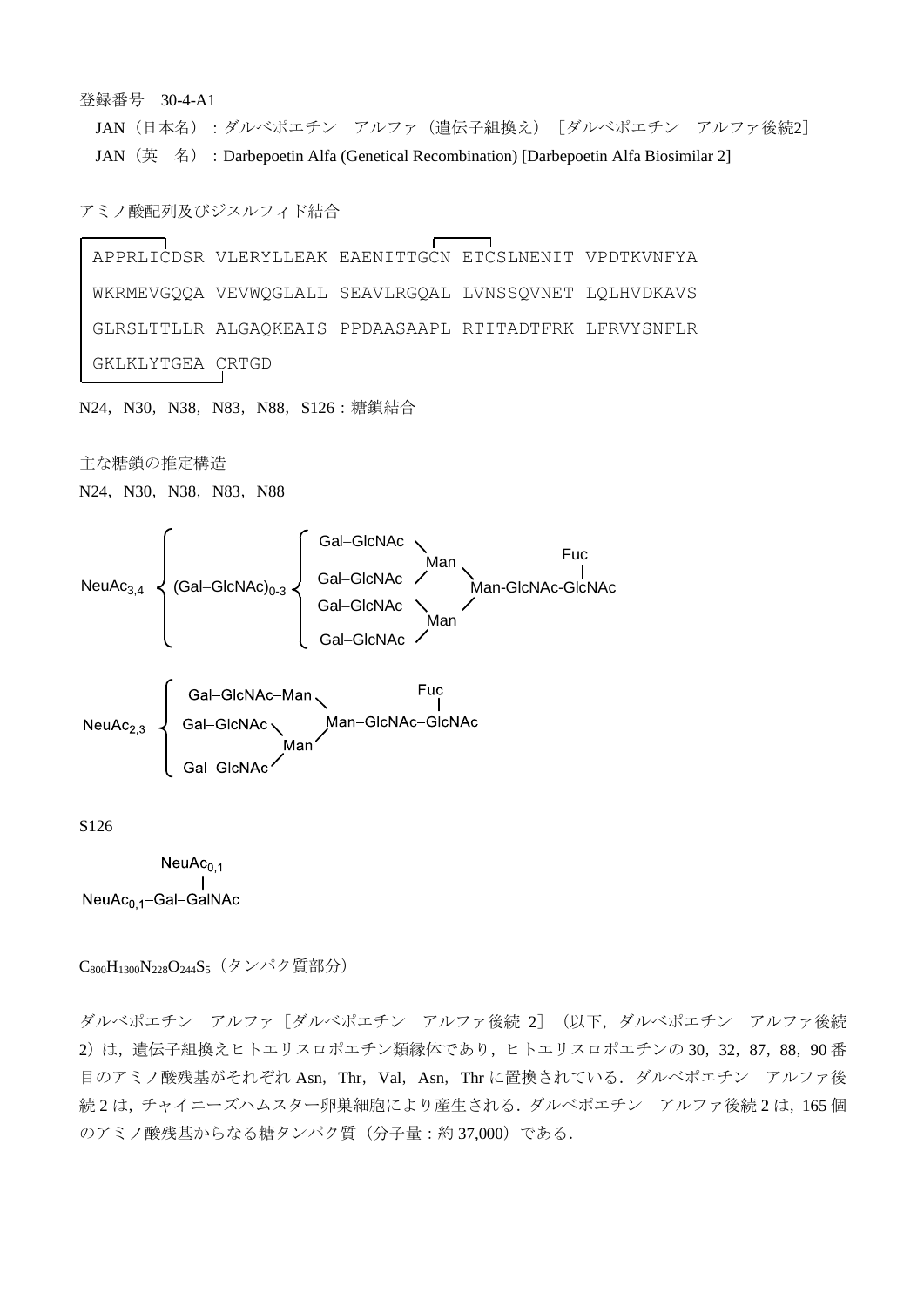Darbepoetin Alfa [Darbepoetin Alfa Biosimilar 2] (Darbepoetin Alfa Biosimilar 2) is a recombinant human erythropoietin analog whose amino acid residues of human erythropoietin at position 30, 32, 87, 88 and 90 are substituted by Asn, Thr, Val, Asn and Thr, respectively. Darbepoetin Alfa Biosimilar 2 is produced in Chinese hamster ovary cells. Darbepoetin Alfa Biosimilar 2 is a glycoprotein (molecular weight: ca. 37,000) consisting of 165 amino acid residues.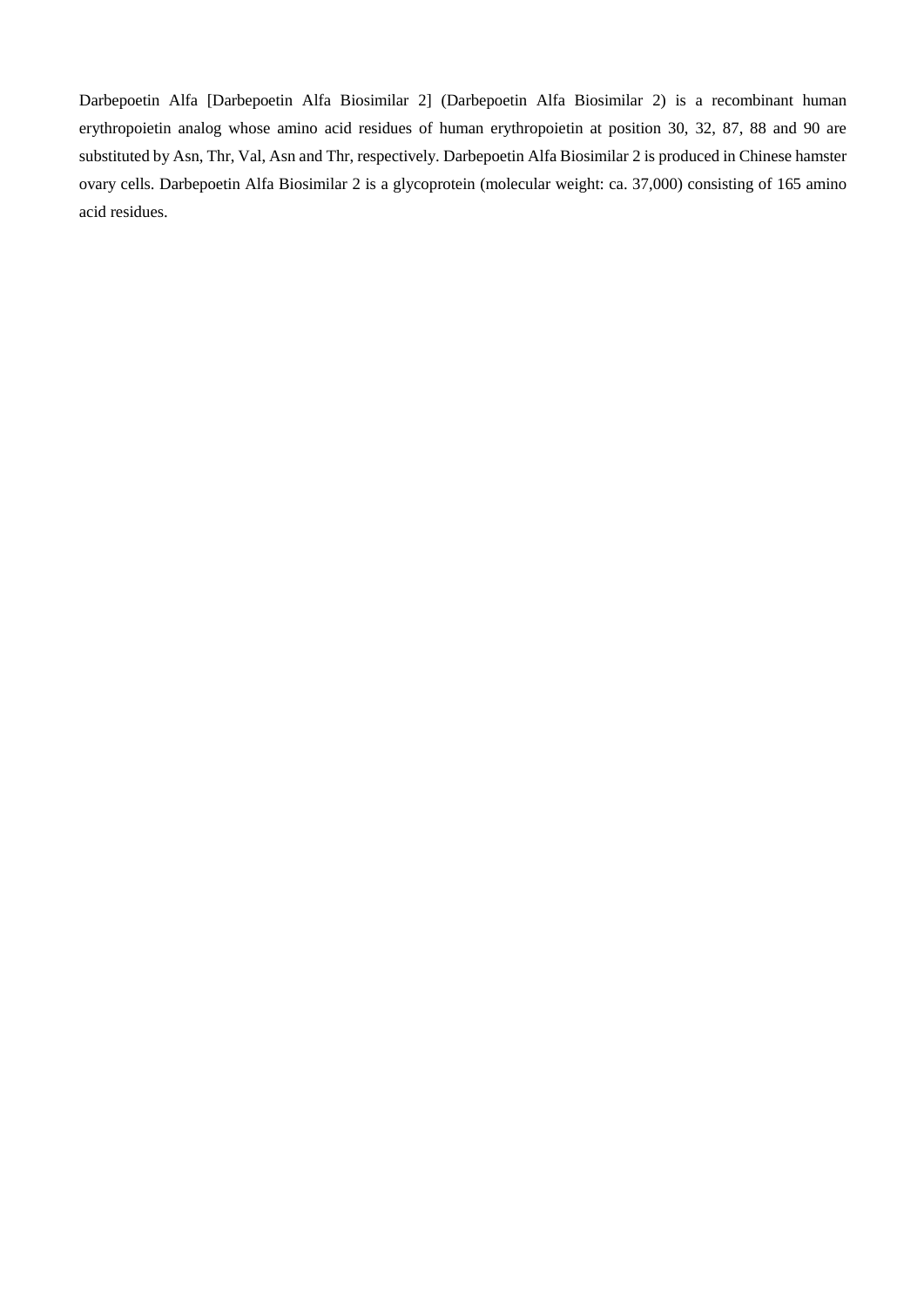## 登録番号 30-4-B3

JAN (日本名):ダルベポエチン アルファ(遺伝子組換え)「ダルベポエチン アルファ後続3] JAN (英 名): Darbepoetin Alfa (Genetical Recombination) [Darbepoetin Alfa Biosimilar 3]

## アミノ酸配列及びジスルフィド結合

APPRLICDSR VLERYLLEAK EAENITTGCN ETCSLNENIT VPDTKVNFYA WKRMEVGQQA VEVWQGLALL SEAVLRGQAL LVNSSQVNET LQLHVDKAVS GLRSLTTLLR ALGAQKEAIS PPDAASAAPL RTITADTFRK LFRVYSNFLR GKLKLYTGEA CRTGD

N24, N30, N38, N83, N88, S126: 糖鎖結合

主な糖鎖の推定構造

N24, N30, N38, N83, N88



S126

NeuAc $_{0,1}$ ( $\alpha$ 2-3)Gal( $\beta$ 1-3)GalNAc NeuAc( $\alpha$ 2-6)<sub>0,1</sub>

C<sub>800</sub>H<sub>1300</sub>N<sub>228</sub>O<sub>244</sub>S<sub>5</sub> (タンパク質部分)

ダルベポエチン アルファ[ダルベポエチン アルファ後続 3](以下,ダルベポエチン アルファ後続 3)は、遺伝子組換えヒトエリスロポエチン類縁体であり、ヒトエリスロポエチンの 30,32,87,88,90番 目のアミノ酸残基がそれぞれ Asn,Thr,Val,Asn,Thr に置換されている.ダルベポエチン アルファ後 続3は、チャイニーズハムスター卵巣細胞により産生される. ダルベポエチン アルファ後続3は,165個 のアミノ酸残基からなる糖タンパク質(分子量:約 37,000)である.

Darbepoetin Alfa [Darbepoetin Alfa Biosimilar 3] (Darbepoetin Alfa Biosimilar 3) is a recombinant human erythropoietin analog whose amino acid residues of human erythropoietin at position 30, 32, 87, 88 and 90 are substituted by Asn, Thr, Val, Asn and Thr, respectively. Darbepoetin Alfa Biosimilar 3 is produced in Chinese hamster ovary cells. Darbepoetin Alfa Biosimilar 3 is a glycoprotein (molecular weight: ca. 37,000) consisting of 165 amino acid residues.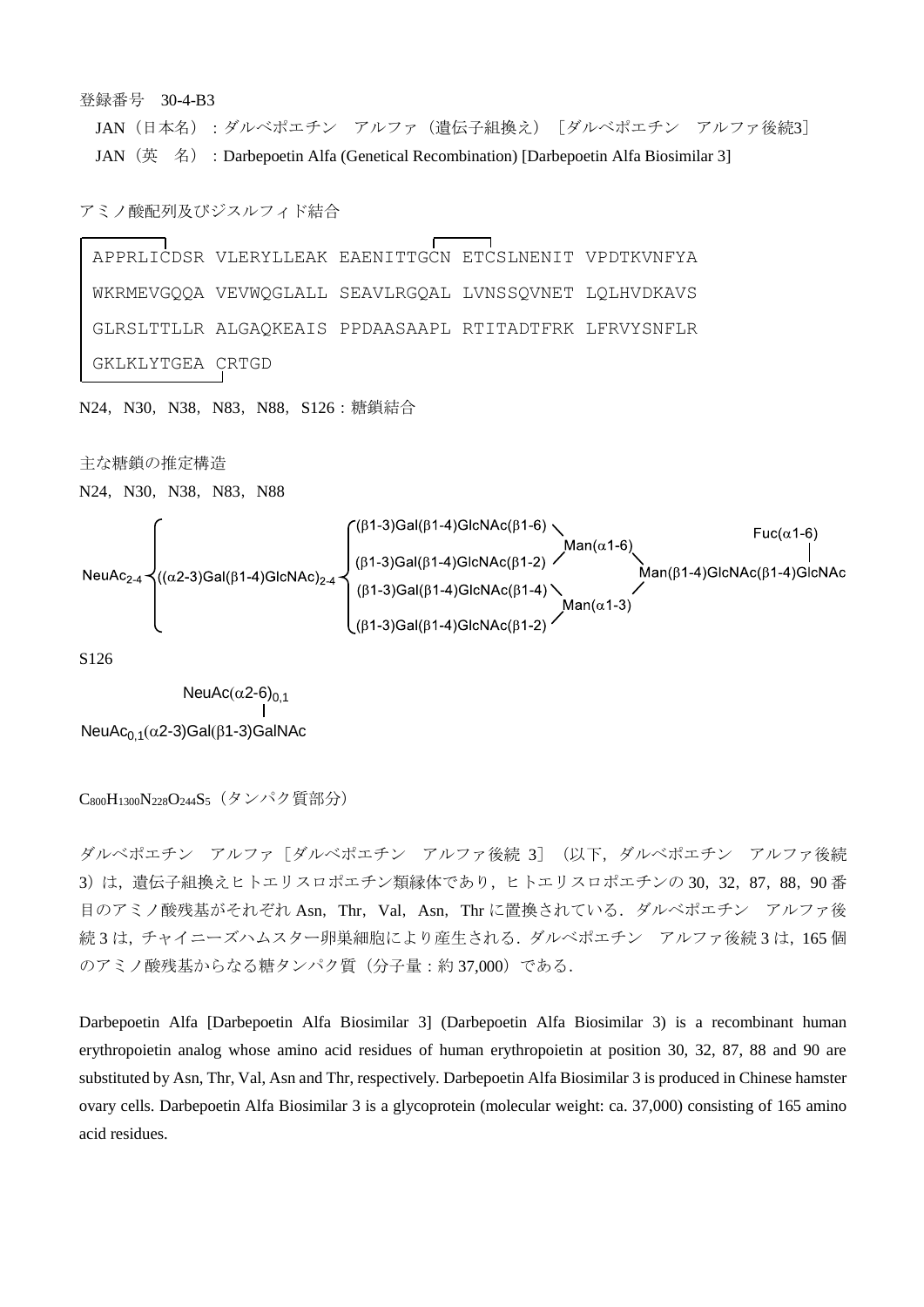登録番号 29-4-B5 JAN (日本名):テリパラチド(遺伝子組換え)「テリパラチド後続 1] JAN (英名): Teriparatide (Genetical Recombination) [Teriparatide Biosimilar 1]

アミノ酸配列 SVSEIQLMHN LGKHLNSMER VEWLRKKLQD VHNF  $C_{181}H_{291}N_{55}O_{51}S_2$ 

テリパラチド「テリパラチド後続 1] (以下,テリパラチド後続 1)は,遺伝子組換えヒト副甲状腺ホル モン類縁体であり、ヒト副甲状腺ホルモンの1~34番目のアミノ酸残基に相当する. テリパラチド後続1 は,34 個のアミノ酸残基からなるペプチドである.

Teriparatide [Teriparatide Biosimilar 1] (Teriparatide Biosimilar 1) is a recombinant human parathyroid hormone analog which corresponds to amino acid residues  $1 - 34$  of human parathyroid hormone. Teriparatide Biosimilar 1 is a peptide consisting of 34 amino acid residues.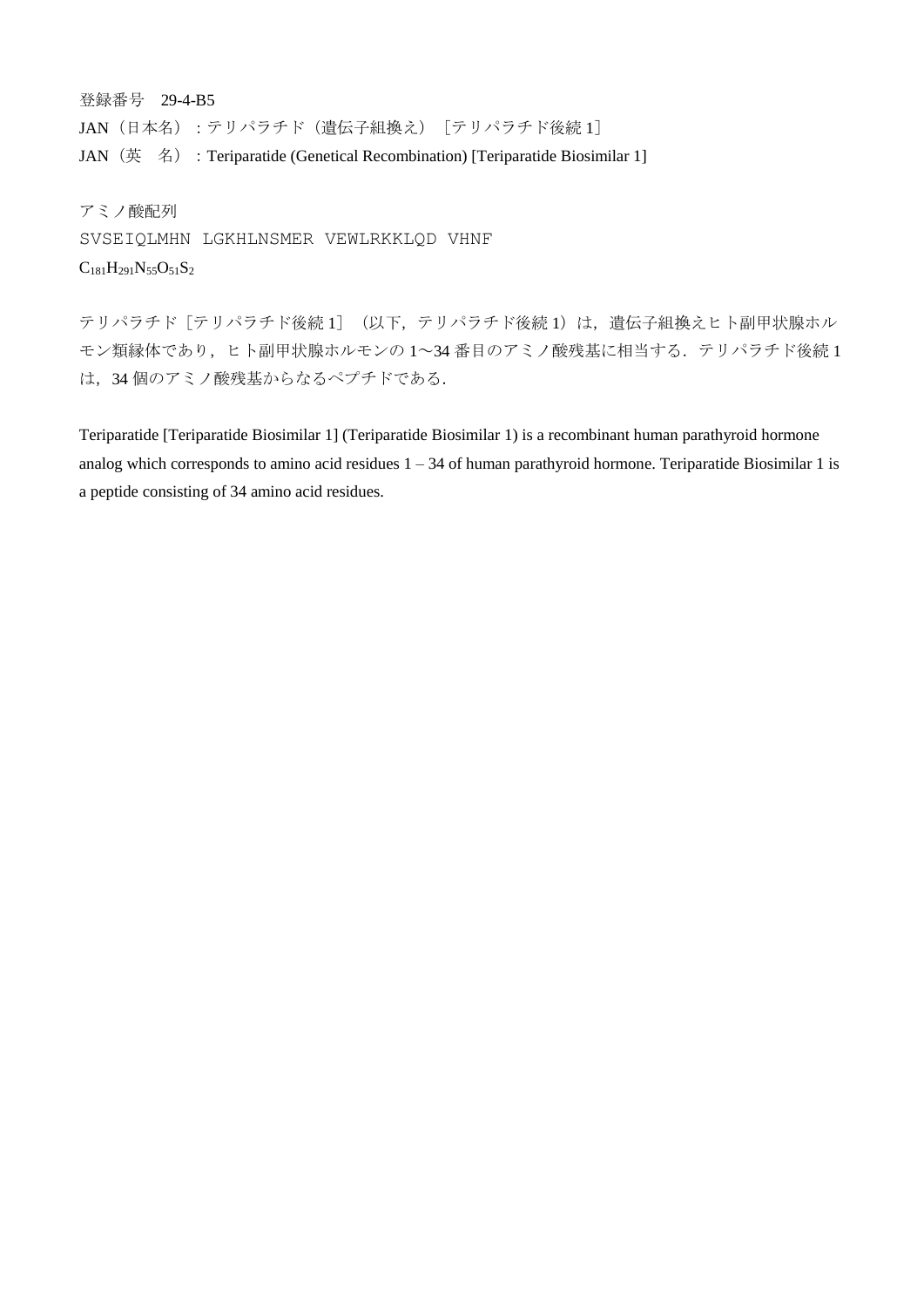登録番号 29-5-A1

JAN (日本名):ベバシズマブ(遺伝子組換え)「ベバシズマブ後続2]

JAN (英 名): Bevacizumab (Genetical Recombination) [Bevacizumab Biosimilar 2]

アミノ酸配列及びジスルフィド結合

- L鎖 DIQMTQSPSS LSASVGDRVT ITCSASQDIS NYLNWYQQKP GKAPKVLIYF TSSLHSGVPS RFSGSGSGTD FTLTISSLQP EDFATYYCQQ YSTVPWTFGQ GTKVEIKRTV AAPSVFIFPP SDEQLKSGTA SVVCLLNNFY PREAKVQWKV DNALQSGNSQ ESVTEQDSKD STYSLSSTLT LSKADYEKHK VYACEVTHQG LSSPVTKSFN RGEC
- H 鎖 EVQLVESGGG LVQPGGSLRL SCAASGYTFT NYGMNWVRQA PGKGLEWVGW INTYTGEPTY AADFKRRFTF SLDTSKSTAY LQMNSLRAED TAVYYCAKYP HYYGSSHWYF DVWGQGTLVT VSSASTKGPS VFPLAPSSKS TSGGTAALGC LVKDYFPEPV TVSWNSGALT SGVHTFPAVL QSSGLYSLSS VVTVPSSSLG TQTYICNVNH KPSNTKVDKK VEPKSCDKTH TCPPCPAPEL LGGPSVFLFP PKPKDTLMIS RTPEVTCVVV DVSHEDPEVK FNWYVDGVEV HNAKTKPREE QYNSTYRVVS VLTVLHQDWL NGKEYKCKVS NKALPAPIEK TISKAKGQPR EPQVYTLPPS REEMTKNQVS LTCLVKGFYP SDIAVEWESN GQPENNYKTT PPVLDSDGSF FLYSKLTVDK SRWQQGNVFS CSVMHEALHN HYTQKSLSLS PGK

H鎖 E1:部分的ピログルタミン酸;H鎖 N303:糖鎖結合;H鎖 K453:部分的プロセシング L鎖 C214-H鎖 C226, H鎖 C232-H鎖 C232, H鎖 C235-H鎖 C235:ジスルフィド結合

主な糖鎖の推定構造

Man-GlcNAc-GlcNAc  $Gal<sub>0-2</sub>$ GlcNAc-Man Fuc GlcNAc-Man

C<sub>6538</sub>H<sub>10000</sub>N<sub>1716</sub>O<sub>2032</sub>S<sub>44</sub> (タンパク質部分, 4本鎖) H 鎖 C<sub>2235</sub>H<sub>3413</sub>N<sub>585</sub>O<sub>678</sub>S<sub>16</sub> L鎖  $C_{1034}H_{1591}N_{273}O_{338}S_6$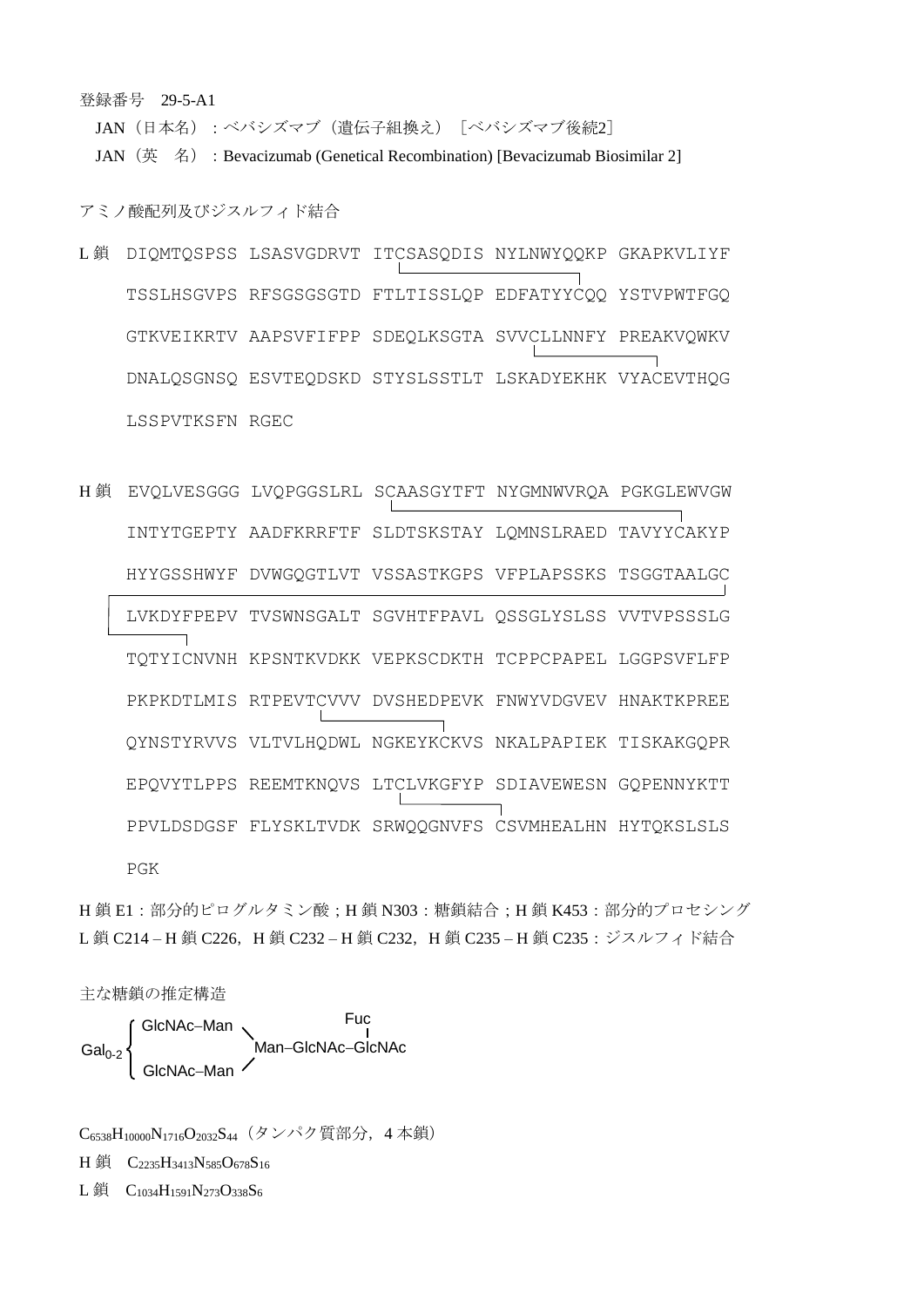ベバシズマブ(後続2] (以下,ベバシズマブ後続2)は、遺伝子組換えヒト化モノクロー ナル抗体であり,マウス抗ヒト血管内皮増殖因子(VEGF)モノクローナル抗体の相補性決定部,ヒトフ レームワーク部及びヒト IgG1 の定常部からなる. ベバシズマブ後続2は、チャイニーズハムスター卵巣 細胞により産生される.ベバシズマブ後続 2 は,453 個のアミノ酸残基からなる H 鎖(γ1 鎖)2 本及び 214 個のアミノ酸残基からなる L 鎖 (k 鎖) 2 本で構成される糖タンパク質(分子量:約 149,000)であ る.

Bevacizumab [Bevacizumab Biosimilar 2] (Bevacizumab Biosimilar 2) is a recombinant humanized monoclonal antibody composed of complementarity-determining regions derived from mouse anti-human vascular endothelial growth factor (VEGF) monoclonal antibody, human framework regions and human IgG1 constant regions. Bevacizumab Biosimilar 2 is produced in Chinese hamster ovary cells. Bevacizumab Biosimilar 2 is a glycoprotein (molecular weight: ca.149,000) composed of 2 H-chains (γ1-chains) consisting of 453 amino acid residues each and 2 L-chains (κ-chains) consisting of 214 amino acid residues each.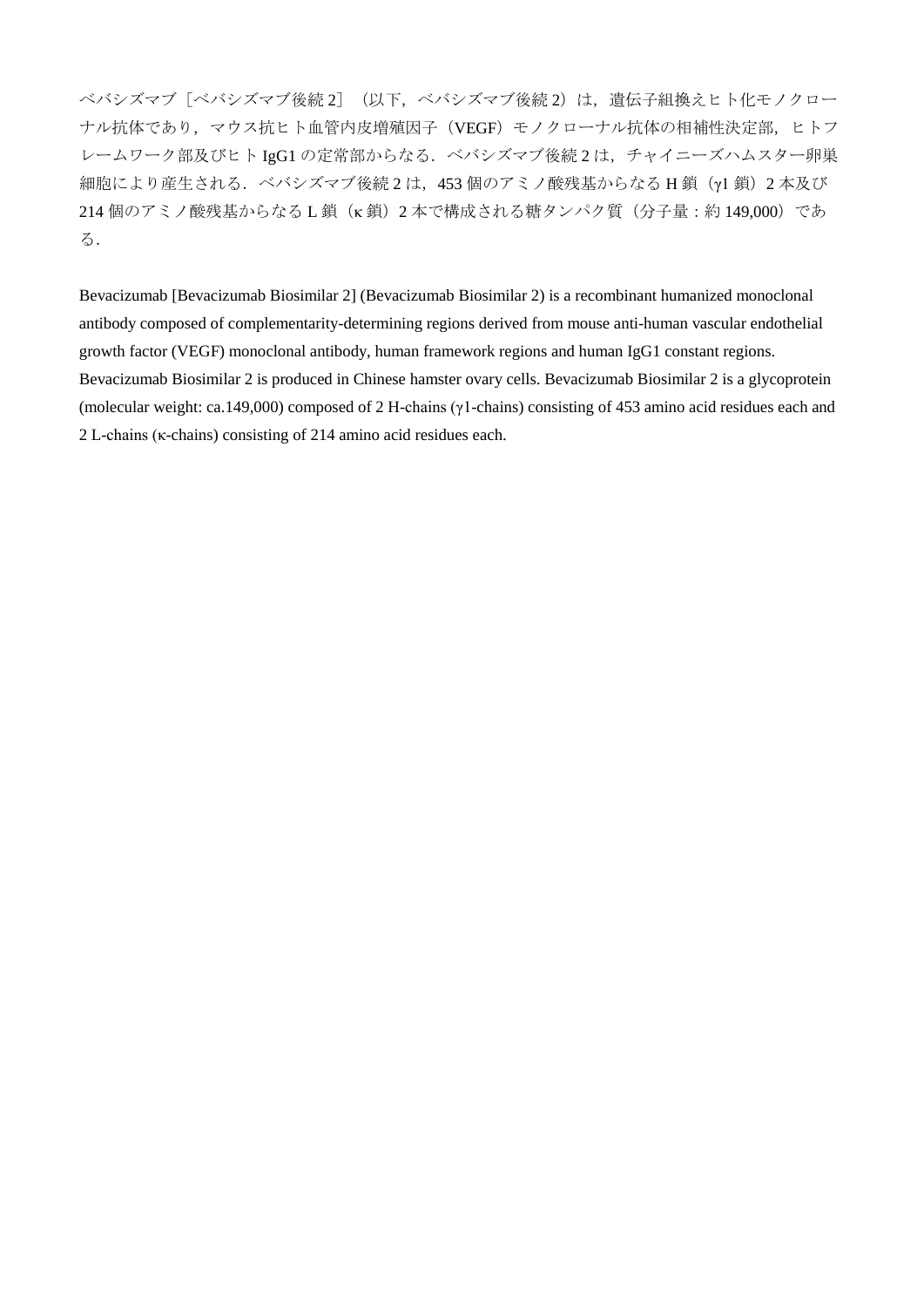登録番号 27-5-B7

JAN (日本名):リツキシマブ(遺伝子組換え)「リツキシマブ後続2]

JAN (英 名): Rituximab (Genetical Recombination) [Rituximab Biosimilar 2]

アミノ酸配列及びジスルフィド結合

- L鎖 QIVLSQSPAI LSASPGEKVT MTCRASSSVS YIHWFQQKPG SSPKPWIYAT SNLASGVPVR FSGSGSGTSY SLTISRVEAE DAATYYCQQW TSNPPTFGGG TKLEIKRTVA APSVFIFPPS DEQLKSGTAS VVCLLNNFYP REAKVQWKVD NALQSGNSQE SVTEQDSKDS TYSLSSTLTL SKADYEKHKV YACEVTHQGL SSPVTKSFNR GEC
- H鎖 QVQLQQPGAE LVKPGASVKM SCKASGYTFT SYNMHWVKQT PGRGLEWIGA IYPGNGDTSY NQKFKGKATL TADKSSSTAY MQLSSLTSED SAVYYCARST YYGGDWYFNV WGAGTTVTVS AASTKGPSVF PLAPSSKSTS GGTAALGCLV KDYFPEPVTV SWNSGALTSG VHTFPAVLQS SGLYSLSSVV TVPSSSLGTQ TYICNVNHKP SNTKVDKKAE PKSCDKTHTC PPCPAPELLG GPSVFLFPPK PKDTLMISRT PEVTCVVVDV SHEDPEVKFN WYVDGVEVHN AKTKPREEQY NSTYRVVSVL TVLHQDWLNG KEYKCKVSNK ALPAPIEKTI SKAKGQPREP QVYTLPPSRD ELTKNQVSLT CLVKGFYPSD IAVEWESNGQ PENNYKTTPP VLDSDGSFFL YSKLTVDKSR WQQGNVFSCS VMHEALHNHY TQKSLSLSPG

K

L 鎖 Q1, H 鎖 Q1:部分的ピログルタミン酸;H 鎖 N301:糖鎖結合;H 鎖 G450:部分的プロセシング及 び P449 アミド化;H 鎖 K451:部分的プロセシング L鎖 C213-H鎖 C224, H鎖 C230-H鎖 C230, H鎖 C233-H鎖 C233:ジスルフィド結合

主な糖鎖の推定構造

 $Fuc(\alpha 1-6)$  $(\beta1-4)$ GlcNAc( $\beta1-2$ )Man( $\alpha1-6$ )  $Man(\beta1-4)GlcNAc(\beta1-4)GlcNAc$  $Gal<sub>0-2</sub>$  $(\beta$ 1-4)GlcNAc( $\beta$ 1-2)Man( $\alpha$ 1-3)